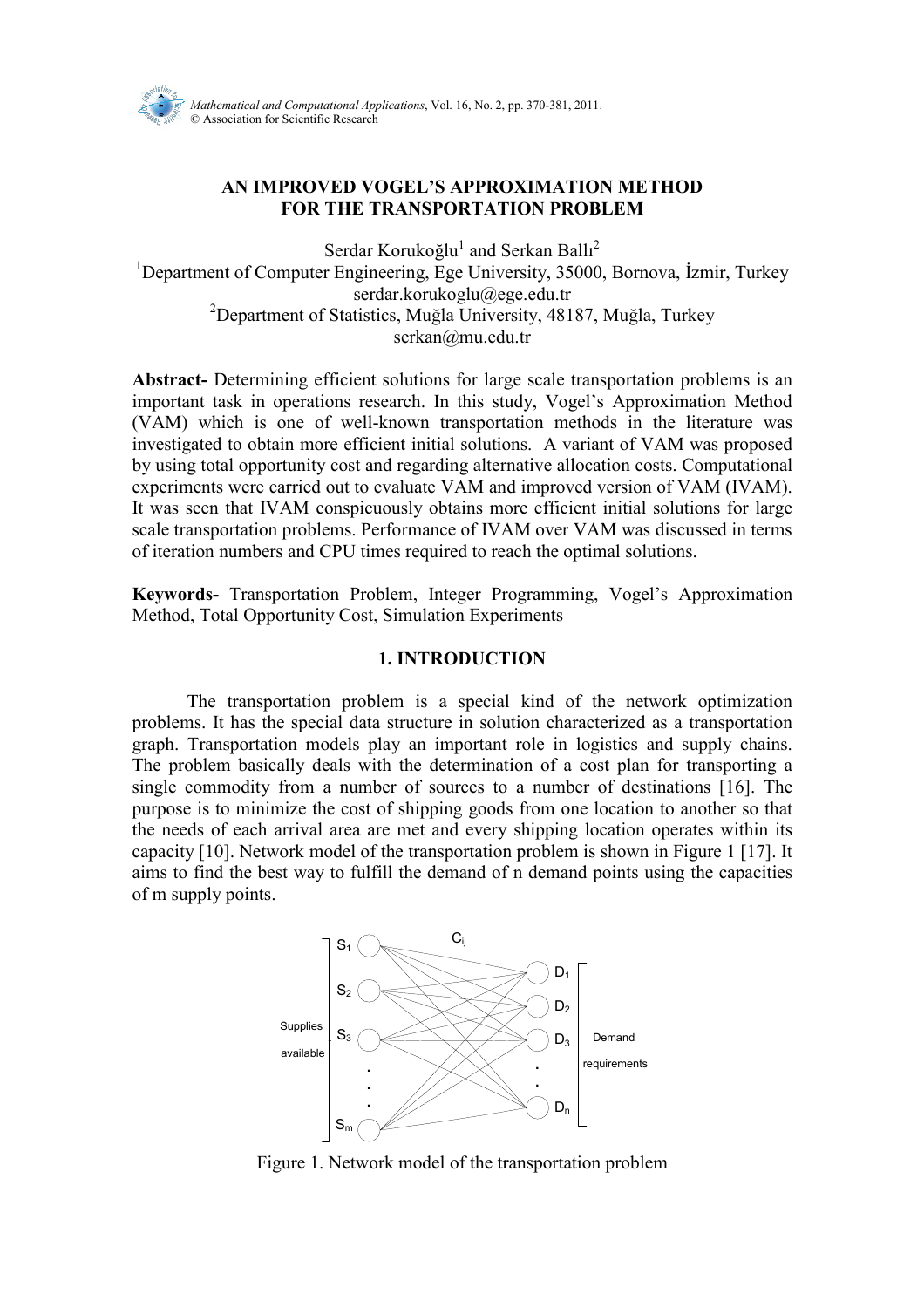In Figure 1,  $S_1-S_m$  are sources and  $D_1-D_n$  are destinations.  $c_{ij}$  is cost and  $x_{ij}$  is number of units shipped from supply point i to demand point j then the general linear programming representation of a transportation problem is :

$$
\min \sum_{i=1}^{m} \sum_{j=1}^{n} c_{ij} x_{ij}
$$
\nsubject to 
$$
\sum_{j=1}^{n} x_{ij} \le S_i \quad (i=1,2,...,m) \text{ Supply constraints}
$$
\n(1)\n
$$
\sum_{j=1}^{n} x_{ij} \ge D_j \quad (j=1,2,...,n) \text{ Demand constraints}
$$
\n(2)\n
$$
x_{ij} \ge 0 \text{ and integer for all } i,j
$$

If total supply equals total demand then the problem is said to be a balanced transportation problem. The reader may refer to Wagner [17] and Taha [16] for detailed coverage of transportation problem.

Transportation problems can be solved by using general simplex based integer programming methods, however it involves time-consuming computations. There are specialized algorithms for transportation problem that are much more efficient than the simplex algorithm [18]. The basic steps to solve transportation problem are:

Step 1. Determination the initial feasible solution,

Step 2. Determination optimal solution using the initial solution.

In this study, basic idea is to get better initial solutions for the transportation problem. Therefore, study focused on Step 1 above. Several heuristic methods are available to get an initial basic feasible solution. Although some heuristics can find an initial feasible solution very quickly, oftentimes the solution they find is not very good in terms of minimizing total cost. On the other hand, some heuristics may not find an initial solution as quickly, but the solution they find is often very good in terms of minimizing total cost [2]. Well-known heuristics methods are North West Corner [4], Best Cell Method, Vogel's Approximation Method (VAM) [11], Shimshak et. al.'s version of VAM [14], Goyal's version of VAM [6], Ramakrishnan's version of VAM [9] etc. Kirca and Satir [7] developed a heuristic to obtain efficient initial basic feasible solutions, called Total Opportunity-cost Method (TOM). Balakrishnan [3] proposed a modified version of VAM for unbalanced transportation problems. Gass [5] reviewed various methods and discussed on solving the transportation problem. Sharma and Sharma [12] proposed a new procedure to solve the dual of the well-known uncapacitated transportation problem. Sharma and Prasad [13] proposed heuristic gives significantly better solutions than the well-known VAM. This is a best heuristic method than Vogel's to get initial solution to uncapacitated transportation problem. Adlakha and Kowalski [1] presented a simple heuristic algorithm for the solution of small fixed-charge transportation problems. Mathirajan and Meenakshi [8] were extended TOM using the VAM procedure. They coupled VAM with total opportunity cost and achieved very efficient initial solutions.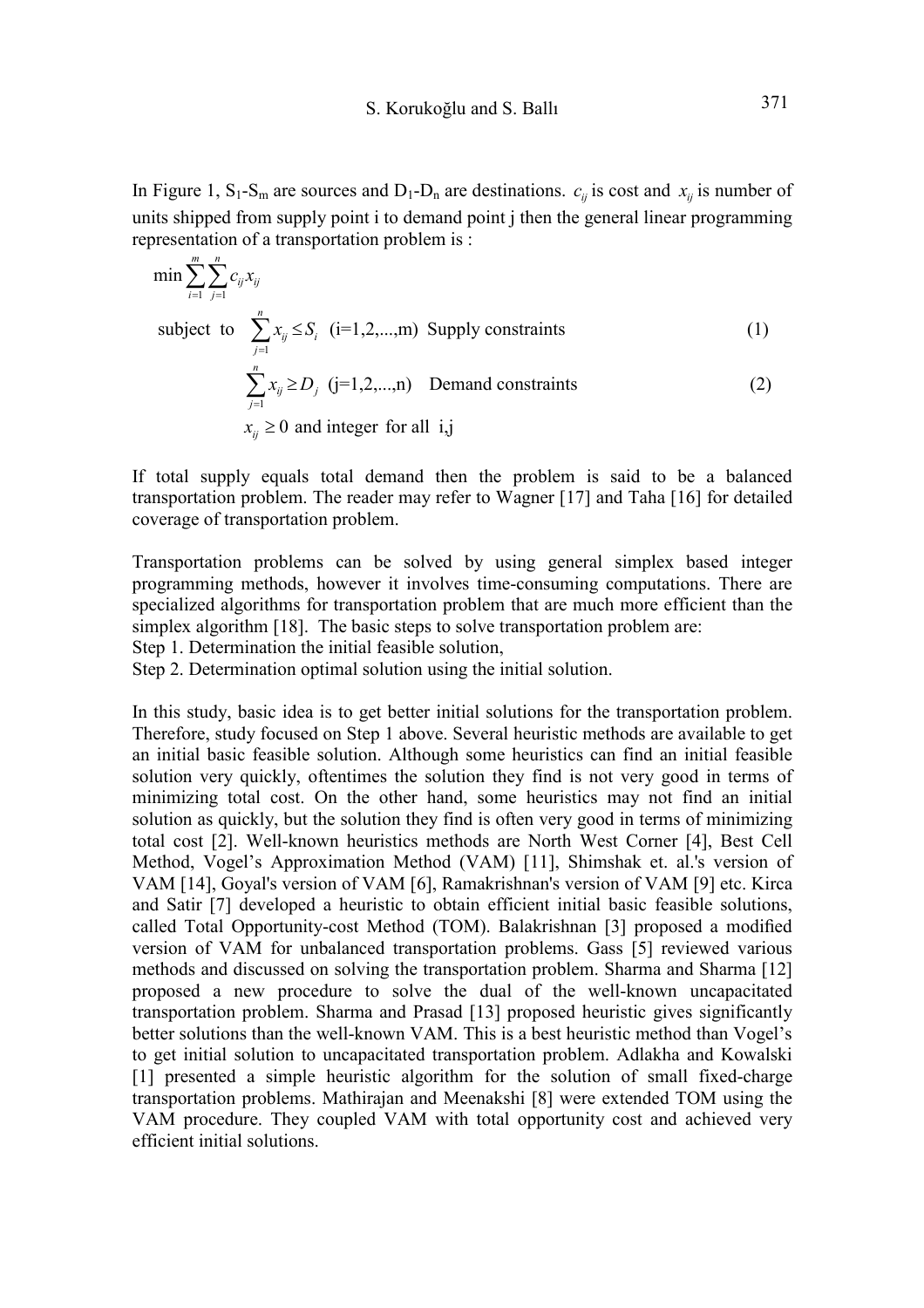In this paper, VAM was improved by using total opportunity cost and regarding alternative allocation costs. Mathirajan and Meenakshi [8] applied VAM on the total opportunity cost matrix. In addition to this method, improved VAM (IVAM) considers highest three penalty costs and calculates alternative allocation costs in VAM procedure. Then it selects minimum one of them.

Paper is organized as follows. VAM is summarized and illustrated with solving a sample transportation problem in the following section. IVAM is explained in the third section. In the fourth section, simulation experiments are given and performance of IVAM over VAM is discussed. Results are clarified in fifth section.

## 2. VOGEL'S APPROXIMATION METHOD (VAM)

VAM is a heuristic and usually provides a better starting solution than other methods. Application of VAM to a given problem does not guarantee that an optimal solution will result. However, a very good solution is invariably obtained with comparatively little effort [15]. In fact, VAM generally yields an optimum or close to optimum starting solution for small sized transportation problems [16].

VAM is based on the concept of penalty cost or regret. A penalty cost is the difference between the largest and next largest cell cost in a row or column. VAM allocates as much as possible to the minimum cost cell in the row or column with the largest penalty cost. Detailed processes of VAM are given below:

| Step $1$ : | Balance the given transportation problem if either (total supply>total<br>demand) or (total supply <total demand)<="" th=""></total>                                        |
|------------|-----------------------------------------------------------------------------------------------------------------------------------------------------------------------------|
| Step 2:    | Determine the penalty cost for each row and column by subtracting the<br>lowest cell cost in the row or column from the next lowest cell cost in the<br>same row or column. |
| Step $3$ : | Select the row or column with the highest penalty cost (breaking ties<br>arbitrarily or choosing the lowest-cost cell).                                                     |
| Step 4:    | Allocate as much as possible to the feasible cell with the lowest<br>transportation cost in the row or column with the highest penalty cost.                                |
| Step $5$ : | Repeat steps 2, 3 and 4 until all requirements have been meet.                                                                                                              |
| Step $6$ : | Compute total transportation cost for the feasible allocations.                                                                                                             |

An example transportation problem is given in Table 1. In the example matrix size is 5x5. S1-S5 are source points and D1-D5 are destination points. Each box in the left of the columns represents constant costs  $(c_{ii})$  and each empty box in the right of the columns represents allocation quantities  $(x_{ii})$  which is number of units shipped from supply point i to demand point j.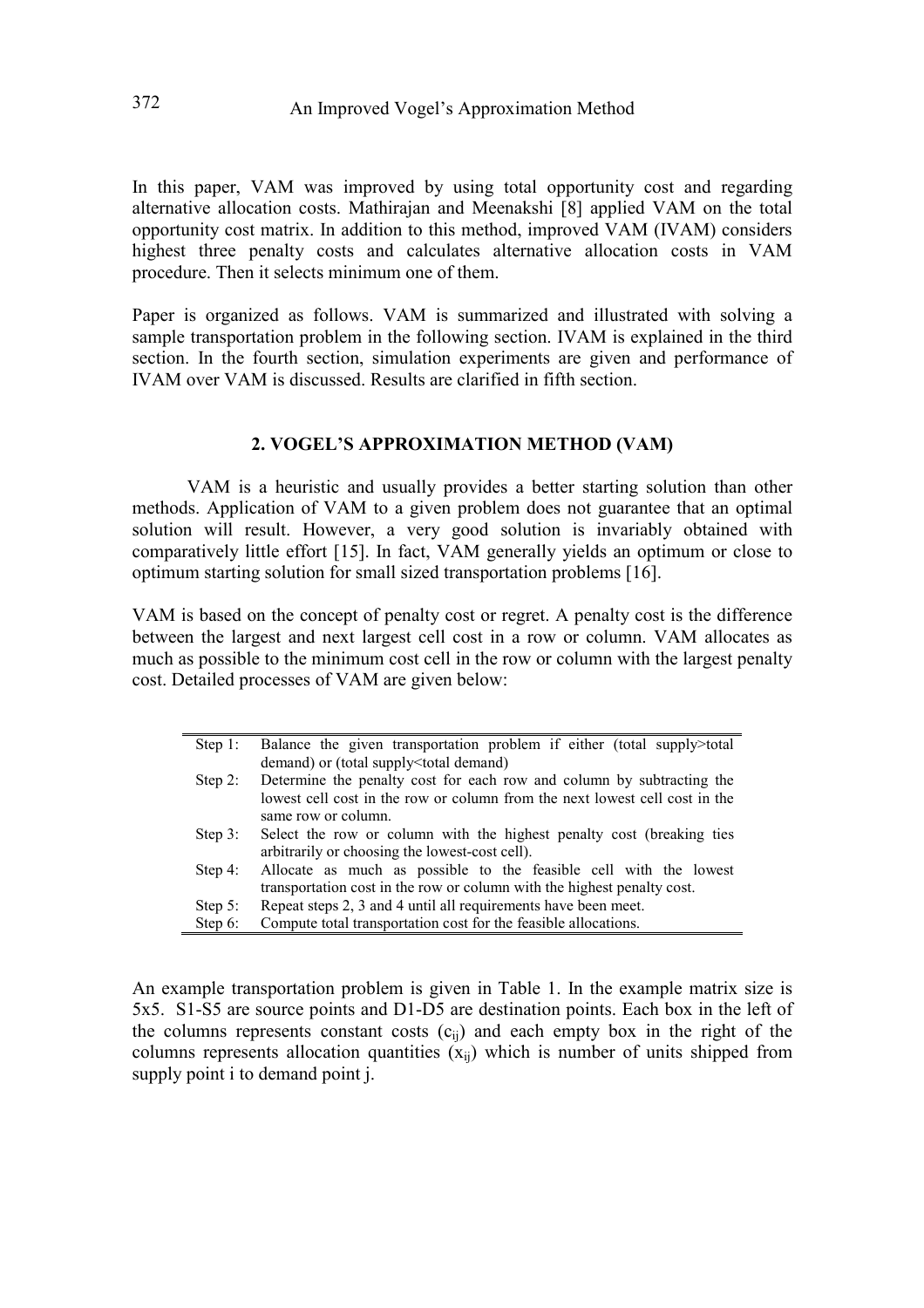# S. Korukoğlu and S. Ballı 373

| From/To        | D1  | D <sub>2</sub> | D3  | D <sub>4</sub> | D <sub>5</sub> | <b>Supply</b> |
|----------------|-----|----------------|-----|----------------|----------------|---------------|
| S1             | 46  | 74             | q   | 28             | 99             | 461           |
| S <sub>2</sub> | 7   | 75             | 0   | 36             | 48             | 277           |
| S <sub>3</sub> | 35  | 99             | 4   |                |                | 356           |
| S4             | 61  | 81             | 44  | 88             |                | 488           |
| S <sub>5</sub> | 85  | 60             | ' 4 | 25             | 79             | 393           |
| Demand         | 278 | 60             | 461 | 116            | 1060           |               |

Table 1. An example of 5x5 transportation problem

Initial basic solution for this problem was obtained using VAM and given in Table 2. Using the values in Table 2, initial cost was calculated as 68804.

| From/To        |    | D <sub>1</sub> | D <sub>2</sub> |    |    | D <sub>3</sub> |    | D <sub>4</sub> |    | D <sub>5</sub> | <b>Supply</b> |
|----------------|----|----------------|----------------|----|----|----------------|----|----------------|----|----------------|---------------|
| S1             | 46 |                | 74             | 60 | q  | 68             | 28 |                | 99 | 332            | 461           |
| S <sub>2</sub> | 2  |                | 75             |    | 6  |                | 36 |                | 48 |                | 277           |
| S <sub>3</sub> | 35 |                | 99             |    | 4  |                |    | 116            |    | 240            | 356           |
| S4             | 61 |                | 81             |    | 44 |                | 88 |                | q  | 488            | 488           |
| S5             | 85 |                | 60             |    | 4  | 393            | 25 |                | 7y |                | 393           |
| Demand         |    | 278            | 60             |    |    | 461            |    | 116            |    | 1060           |               |

Table 2. Initial solution tableau of VAM

Optimal solution was achieved using transportation simplex algorithm [4] within five iterations and final cost was found as 59356. Optimal solution tableau is given in Table 3. Solution of proposed method (IVAM) for the same problem is illustrated in the following section.

Table 3. Optimal solution tableau

| From/To        |        | D1  | $\mathbf{D2}$ |    |    | D3  |    | D <sub>4</sub> |    | D <sub>5</sub> | <b>Supply</b> |
|----------------|--------|-----|---------------|----|----|-----|----|----------------|----|----------------|---------------|
| S1             | 46     |     | 74            |    | ч  | 46  | 28 |                | 99 |                | 461           |
| S <sub>2</sub> | Γ<br>↵ |     | 75            |    | 0  |     | 36 |                | 48 |                | 277           |
| S <sub>3</sub> | 35     |     | 99            |    | 4  |     |    | 6              |    | 239            | 356           |
| <b>S4</b>      | 61     |     | 8             |    | 44 |     | 88 |                |    | 488            | 488           |
| S <sub>5</sub> | 85     |     | 60            | 60 | 4  |     | 25 |                | 79 | 333            | 393           |
| Demand         |        | 278 | 60            |    |    | 461 |    | 116            |    | 1060           |               |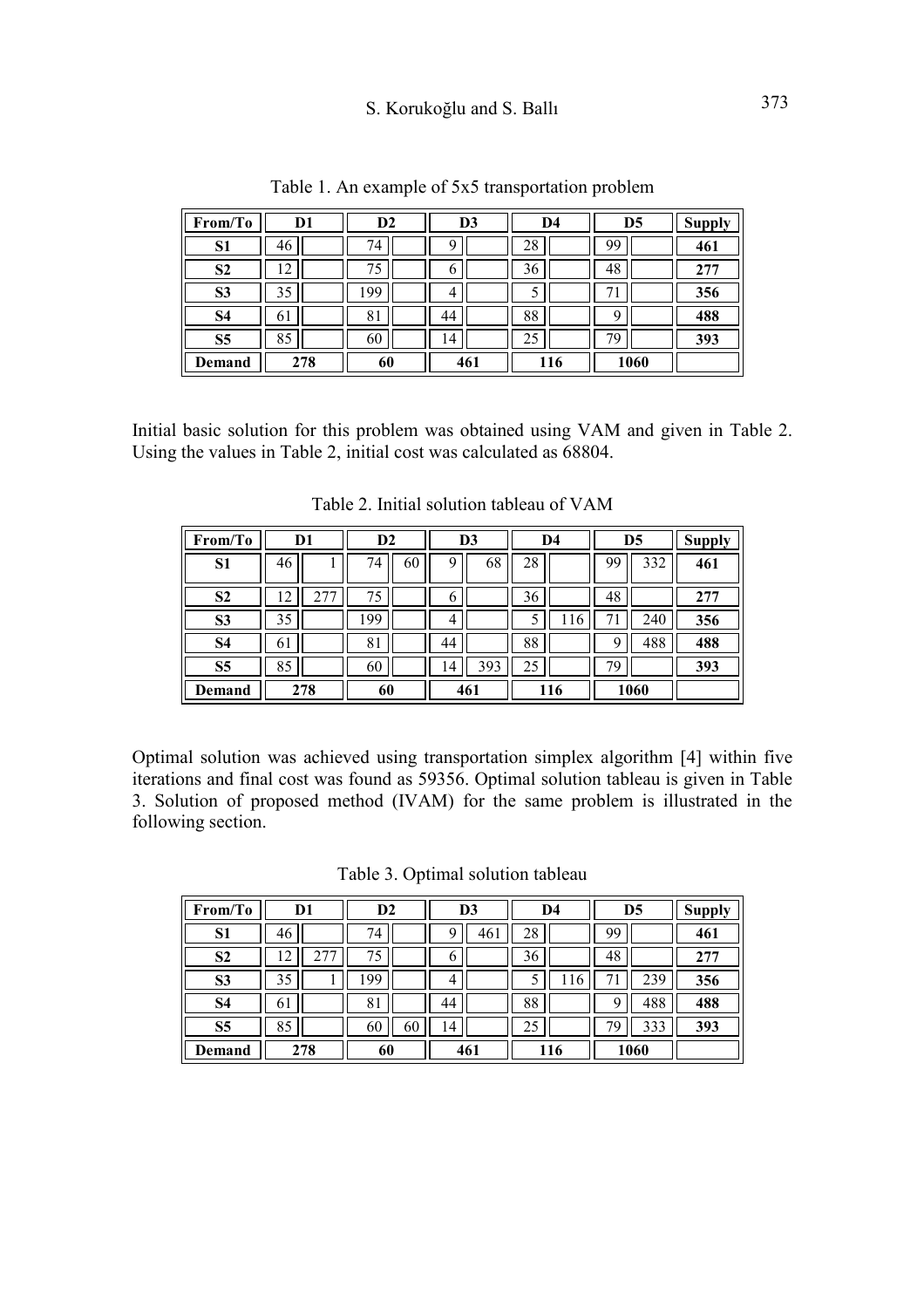#### 3. IMPROVED VAM (IVAM)

VAM was improved by using total opportunity cost (TOC) matrix and regarding alternative allocation costs. The TOC matrix is obtained by adding the "row opportunity cost matrix" (row opportunity cost matrix: for each row, the smallest cost of that row is subtracted from each element of the same row) and the "column opportunity cost matrix" (column opportunity cost matrix: for each column of the original transportation cost matrix the smallest cost of that column is subtracted from each element of the same column) [8]. Proposed algorithm is applied on the TOC matrix and it considers highest three penalty costs and calculates alternative allocation costs in VAM procedure. Then it selects minimum one of them. Detailed processes are given below:

| Step 1:    | Balance the given transportation problem if either (total supply>total demand) or (total<br>supply <total demand).<="" th=""></total>                                          |
|------------|--------------------------------------------------------------------------------------------------------------------------------------------------------------------------------|
| Step 2:    | Obtain the TOC matrix.                                                                                                                                                         |
| Step $3$ : | Determine the penalty cost for each row and column by subtracting the lowest cell cost<br>in the row or column from the next lowest cell cost in the same row or column.       |
| Step 4:    | Select the rows or columns with the highest three penalty costs (breaking ties arbitrarily<br>or choosing the lowest-cost cell).                                               |
| Step $5$ : | Compute three transportation costs for selected three rows or columns in step 4 by<br>allocating as much as possible to the feasible cell with the lowest transportation cost. |
| Step $6$ : | Select minimum transportation cost of three allocations in step 5 (breaking ties<br>arbitrarily or choosing the lowest-cost cell).                                             |
| Step $7:$  | Repeat steps 3-6 until all requirements have been meet.                                                                                                                        |
| Step $8$ : | Compute total transportation cost for the feasible allocations using the original<br>balanced-transportation cost matrix.                                                      |

For the transportation problem given in Table 1, initial solution of VAM requires five additional iterations to reach the optimal solution. The problem was resolved using IVAM and initial basic solution for this problem is given in Table 4. Initial solution of IVAM is the optimal solution of the given example problem without additional iterations. Initial cost from Table 4 is 59356 and this also is the optimal value of the considered problem.

| From/To        | D1             | D <sub>2</sub> | D3       | D4  | D5        | <b>Supply</b> |
|----------------|----------------|----------------|----------|-----|-----------|---------------|
| S <sub>1</sub> | 46             | 74             | Q<br>461 | 28  | 99        | 461           |
| S <sub>2</sub> | $\overline{2}$ | 75             | 0        | 36  | 48        | 277           |
| S3             | 35             | 99             | 4        | b   | 239       | 356           |
| S4             | 61             | 81             | 44       | 88  | 488<br>Q  | 488           |
| S <sub>5</sub> | 85             | 60<br>60       | 14       | 25  | 333<br>79 | 393           |
| Demand         | 278            | 60             | 461      | 116 | 1060      |               |

Table 4. Initial solution tableau of IVAM

This paper focuses on the iteration numbers to the optimal solution and computation times of the VAM and improved version IVAM. Simulation experiments of VAM and IVAM for different sized transportation problems are presented in the following section.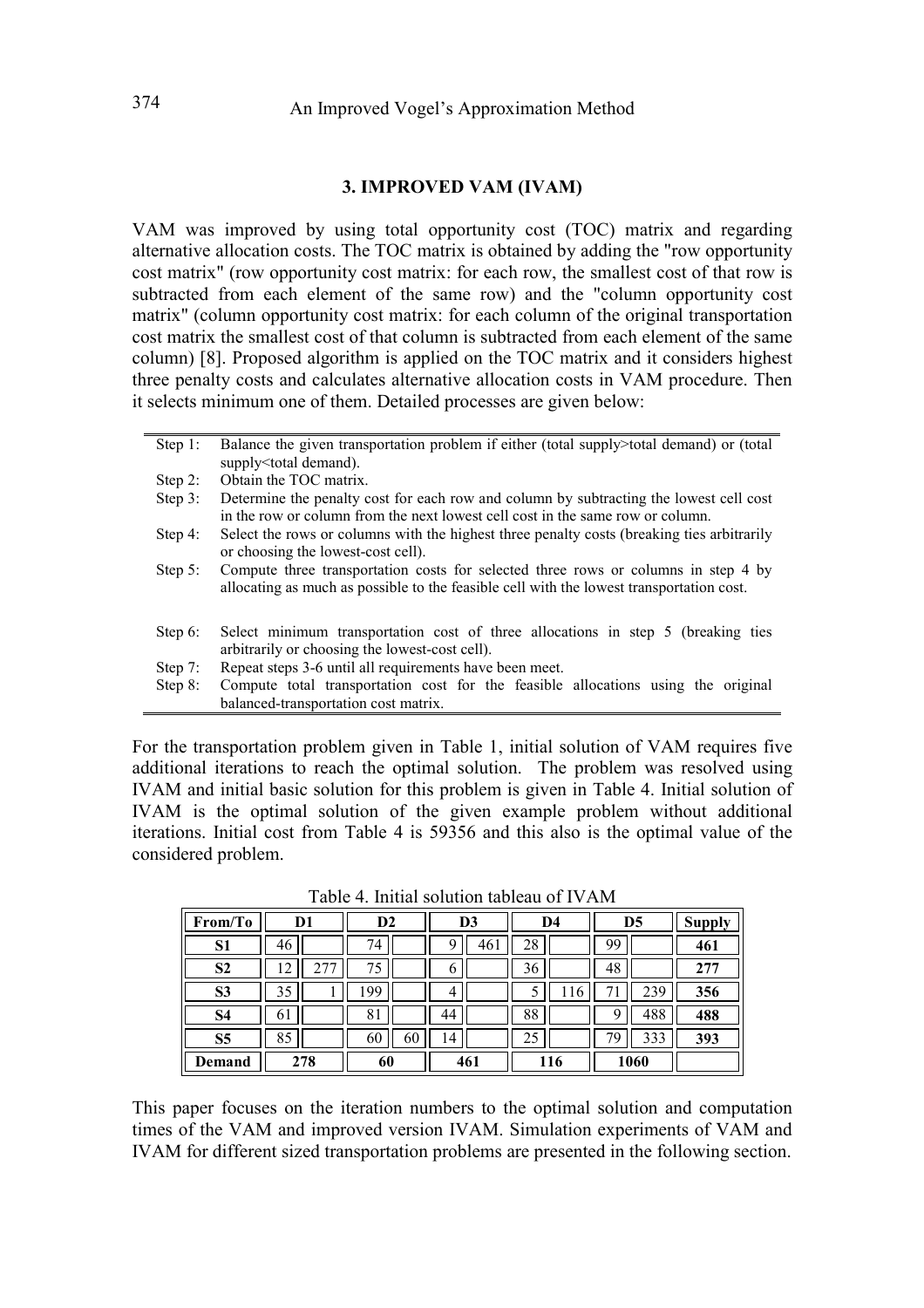## 4. SIMULATION EXPERIMENTS

For evaluating the performance of the VAM and its variant IVAM, simulation experiments were carried out on a 2.13 GHz Intel Core 2 Duo machine with 4096 MB RAM. The main goal of the experiment was to evaluate the effectiveness of the initial solutions obtained by VAM and IVAM by comparing them with optimal solutions. Effectiveness indicates closeness degree which is the lowest iteration number between initial solution and the optimal solution. Measures of effectiveness are explained below.

## 4.1 Measure of effectiveness

The performances of VAM and IVAM are compared using the following measures:

Average Iteration (AI): Mean of iteration numbers to obtain optimal solutions using the initial solutions of VAM and IVAM over various sized problem instances.

Number of best solutions (NBS): A frequency which indicates the number of instances VAM and IVAM yielded optimal solution with lower iteration over the total of problem instances. NBS does not contain case of equal iteration between VAM and IVAM.

*Computation Time:* The CPU time is represented by three variables:  $T_1$ ,  $T_2$  and  $T_3$ .  $T_1$  is the time to reach initial solution.  $T_2$  is the time to reach optimal solution from initial solution and  $T_3$  is the total time from the beginning that is sum of  $T_1$  and  $T_2$ .

## 4.2 Experimental design

The transportation problems were randomly generated with twelve different sizes (row x column): 5x5, 10x10, 10x20, 10x30, 10x40, 20x20, 10x60, 30x30, 10x100, 40x40, 50x50 and 100x100, respectively. The performance of the VAM and IVAM were compared over 1000 problem instances for each different sized problem. Total problem instances were 12000. Costs were generated as uniformly discrete in the range of  $(0,1000)$  and supplies and demands were generated in the range of  $(0,100)$  uniformly discrete. All the 12000 problem instances were balanced. The experimental design was implemented using ANSI C.

## 4.3 Comparison of VAM and IVAM

The experiments and the analysis of the experimental data are presented in this section. For each problem instance, a linear programming model was implemented and solved. In order to get a linear programming model for each problem instance, a matrix generator procedure and VAM and IVAM were implemented using ANSI C. For each problem instance, the heuristic solutions were obtained using VAM and IVAM. The performance of the VAM and IVAM in comparison with the optimal solution is presented below.

Performance measure - AI: AI and other statistics for the iteration numbers of VAM and IVAM over various sized problems are given in Table 5. For each different sized problem, statistics are calculated using 1000 problem instances. From Table 5, it is seen that AI of VAM is better than IVAM for small sized transportation problems but it deteriorates when problem size increases. IVAM yields more efficient results than VAM for large sized problems.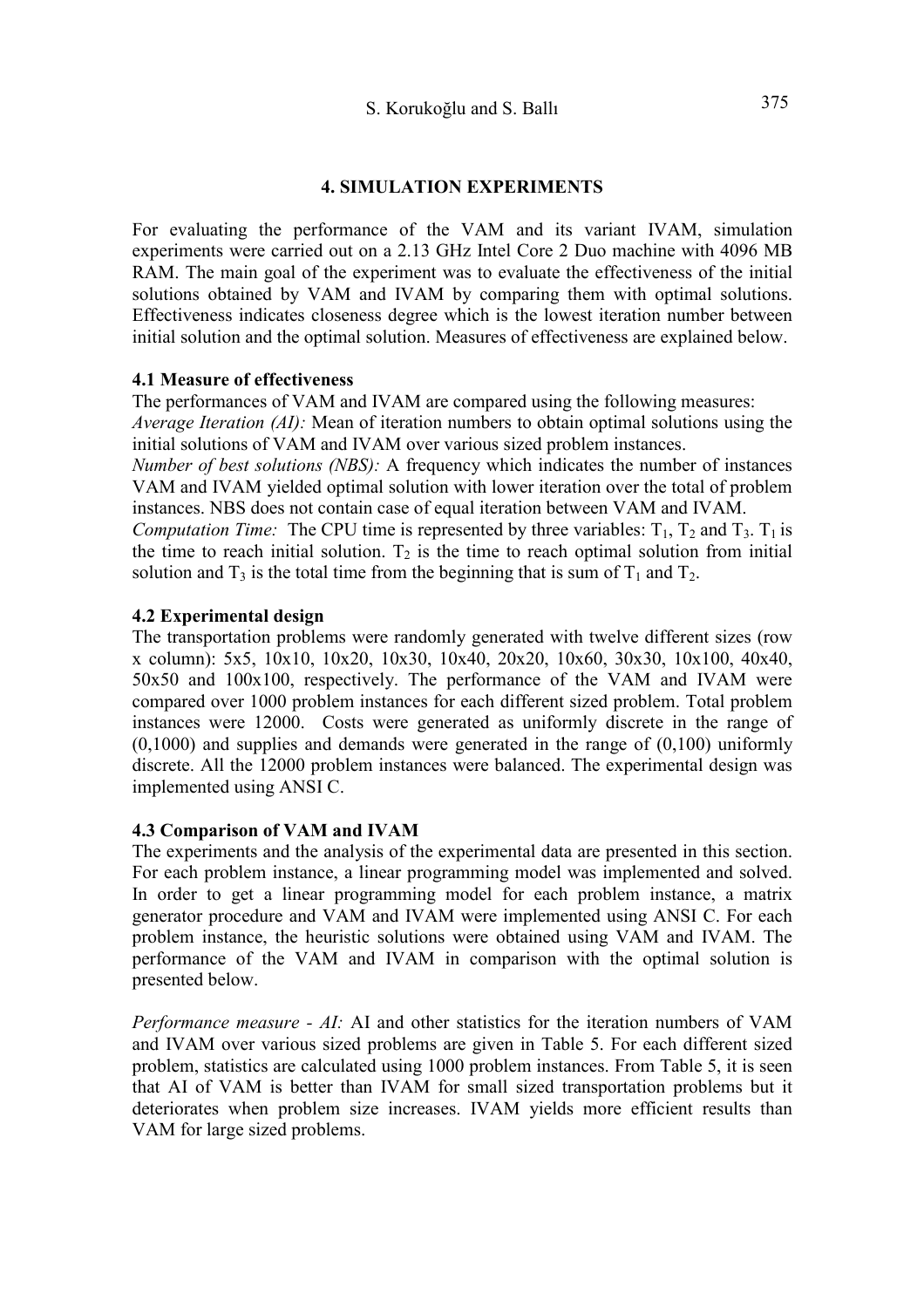| Problem         |        | AI          |       | <b>Standard Error</b> | Median         |     | Range |              |
|-----------------|--------|-------------|-------|-----------------------|----------------|-----|-------|--------------|
| size            | VAM    | <b>IVAM</b> | VAM   | <b>IVAM</b>           | VAM            |     |       | IVAMVAM IVAM |
| 5x5             | 2.198  | 2.676       | 0.034 | 0.035                 | $\overline{2}$ | 3   | 5     | 5            |
| 10x10           | 6.155  | 6.359       | 0.069 | 0.066                 | 6              | 6   | 14    | 14           |
| 10x20           | 10.063 | 9.913       | 0.094 | 0.092                 | 10             | 10  | 18    | 18           |
| 10x30           | 13.264 | 12.951      | 0.120 | 0.116                 | 13             | 13  | 24    | 27           |
| 10x40           | 17.761 | 17.495      | 0.141 | 0.144                 | 17             | 17  | 28    | 30           |
| 20x20           | 17.007 | 16.337      | 0.146 | 0.135                 | 17             | 16  | 31    | 31           |
| 10x60           | 22.869 | 22.118      | 0.173 | 0.166                 | 23             | 22  | 36    | 32           |
| 30x30           | 29.912 | 28.363      | 0.210 | 0.200                 | 30             | 28  | 56    | 39           |
| 10x100          | 32.561 | 31.139      | 0.221 | 0.220                 | 32             | 31  | 40    | 43           |
| 40x40           | 44.801 | 42.603      | 0.291 | 0.269                 | 44             | 42  | 55    | 59           |
| 50x50           | 60.505 | 57.651      | 0.346 | 0.328                 | 60             | 57  | 74    | 60           |
| 100x100l158.890 |        | 149.53      | 0.657 | 0.610                 | 158            | 149 | 137   | 112          |

Table 5. Statistical indicators for the iteration numbers of VAM and IVAM

Both parametric and nonparametric statistical tests were performed using MINITAB-15 Statistical Package for comparing iteration numbers of VAM and IVAM. Firstly, Student's t-test was used for testing the mean of differences of the iteration numbers between VAM and IVAM based on 1000 samples. Secondly Wilcoxon test was used for testing the median of differences of the iteration numbers between VAM and IVAM on the same samples. The formal test is  $H<sub>o</sub>$ : No statistically significant difference in the amount of mean (median) to complete the transportation optimization between the VAM and IVAM initial methods. Table 6 gives a summary of the results of two-sided statistical tests.

|  | Table 6. Statistical tests for difference of iteration numbers between VAM and IVAM |  |  |  |
|--|-------------------------------------------------------------------------------------|--|--|--|

| Problem |                                     | <b>Student's t-test</b>    |           |       | Wilcoxon Test |                                               |   |  |  |
|---------|-------------------------------------|----------------------------|-----------|-------|---------------|-----------------------------------------------|---|--|--|
| size    | Mean $\pm$<br><b>Standard Error</b> | Confidence<br>Interval %95 | t         | P     | Median        | <b>Estimated Wilcoxon</b><br><b>Statistic</b> | P |  |  |
| 5x5     | $-0.478 \pm 0.039$                  | $-0.555$ ; $-0.401$        | $-12.190$ | 0.000 | $-0.500$      | 52276.000 0.000                               |   |  |  |
| 10x10   | $-0.204\pm0.074$                    | $-0.348$ ; $-0.060$        | $-2.770$  | 0.006 | 0.000         | 148409.00010.008                              |   |  |  |
| 10x20   | $0.150 \pm 0.102$                   | $-0.051$ ; 0.351           | 1.470     | 0.143 | 0.000         | 203812.0000.103                               |   |  |  |
| 10x30   | $0.313\pm0.125$                     | 0.068 : 0.558              | 2.510     | 0.012 | 0.500         | 218149.500 0.022                              |   |  |  |
| 10x40   | $0.266 \pm 0.159$                   | $-0.047:0.579$             | 1.670     | 0.096 | 0.500         | 229297.500 0.104                              |   |  |  |
| 20x20   | $0.670 \pm 0.157$                   | $0.362 \div 0.978$         | 4.270     | 0.000 | 0.500         | 245585.5000.000                               |   |  |  |
| 10x60   | $0.751 \pm 0.191$                   | $0.376$ ; 1.126            | 3.930     | 0.000 | 1.000         | 248683.5000.000                               |   |  |  |
| 30x30   | $1.549\pm0.229$                     | $1.099$ ; 1.999            | 6.760     | 0.000 | 1.500         | 281480.5000.000                               |   |  |  |
| 10x100  | $1.422 \pm 0.249$                   | $0.934$ ; 1.910            | 5.720     | 0.000 | 1.500         | 276839.5000.000                               |   |  |  |
| 40x40   | $2.198\pm0.313$                     | $1.584 \div 2.812$         | 7.030     | 0.000 | 2.500         | 290830.5000.000                               |   |  |  |
| 50x50   | $2.854\pm0.375$                     | 2.118 : 3.590              | 7.600     | 0.000 | 3.000         | 293811.5000.000                               |   |  |  |
| 100x100 | $9.360 \pm 0.725$                   | 7.937 : 10.783             | 12.900    | 0.000 | 9.000         | 349416.0000.000                               |   |  |  |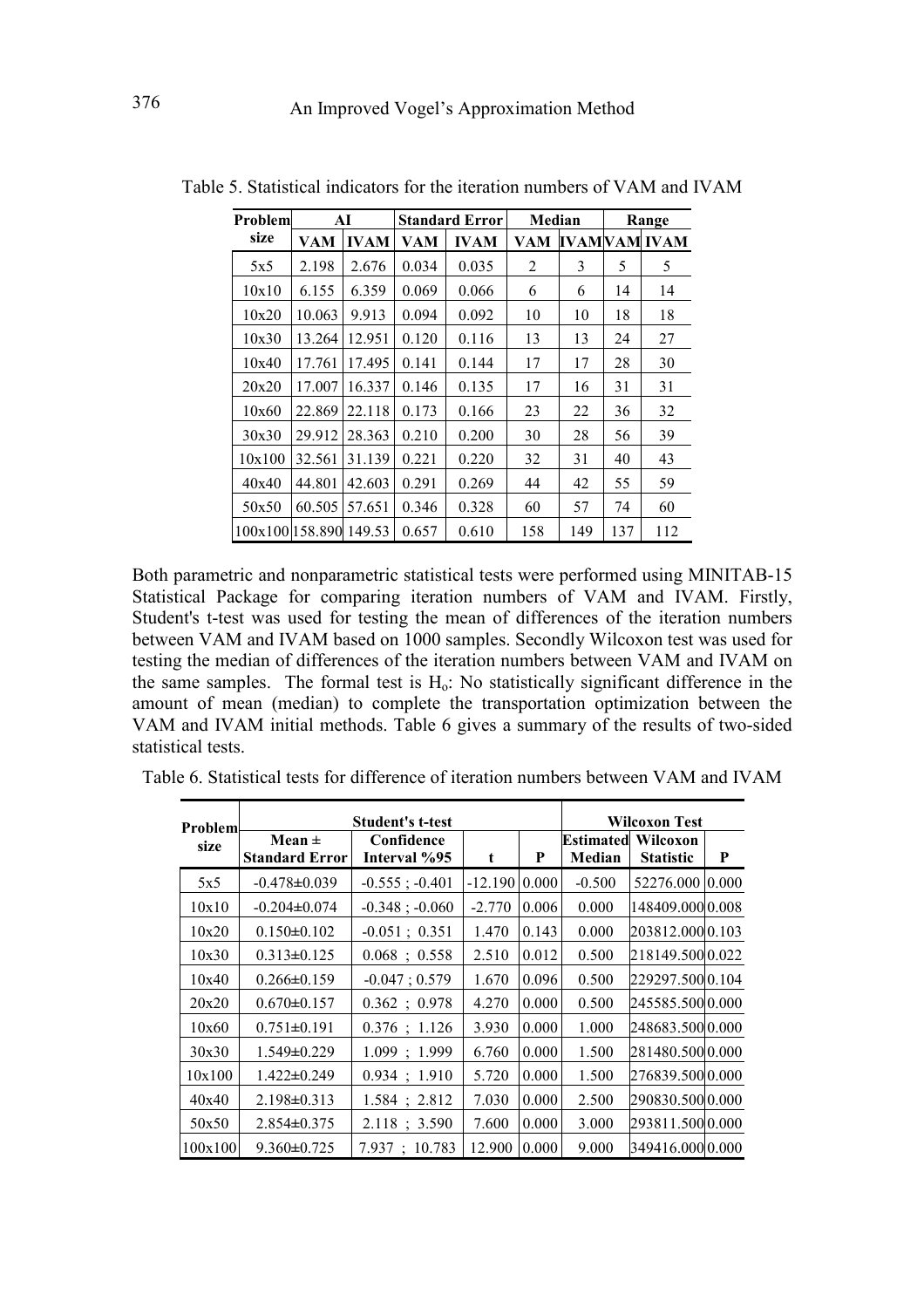It is seen from Table 6 that, VAM has better results at the 0.01 significance level for the cases 5x5 and 10x10 problem sizes regarding both mean and median test. There is no difference at the 0.05 significance level between VAM and IVAM in the cases 10x20 and 10x30 problem sizes, regarding both mean and median test. On the other hand, in the rest of all the cases  $10x40$ ,  $20x20$ ,  $10x60$ ,  $30x30$ ,  $10x100$ ,  $40x40$ ,  $50x50$  and 100x100, both Student's t-test and Wilcoxon test show the same result: the method of IVAM is statistically significantly different from the method of VAM. This indicates that, in the most of the cases IVAM has better performance in terms of iteration numbers than VAM; because of the given statistics in Table 6 are significant at the 0.01 significance level. As a result of the performed tests above, it can be said that IVAM is significantly better than VAM for large sized problems such as having greater than 400 arcs or cells.

Performance measure - NBS: VAM and IVAM yield optimal solutions with different iteration numbers for different sized 1000 problem instances. These values are given in Table 7. From Table 7, it is clear that the NBS of VAM and IVAM significantly vary for different sized problems. Graphical representation of these values is shown in Figure 2. VAM gets efficient initial solutions for small sized transportation problems but it is insufficient for large sized transportation problems. VAM is better for the problem sizes: 5x5, 10x10, 10x20. But for other sized problems, IVAM yields more efficient results than VAM. In 100x100 sized transportation problems, IVAM determines more effective initial solutions than VAM for 664 of 1000 problem instances.

|         | <b>Matrix size</b> |     | <b>NBS</b>  |  |
|---------|--------------------|-----|-------------|--|
| mxn     | Size, mxn          | VAM | <b>IVAM</b> |  |
| 5x5     | 25                 | 460 | 183         |  |
| 10x10   | 100                | 450 | 365         |  |
| 10x20   | 200                | 420 | 455         |  |
| 10x30   | 300                | 413 | 482         |  |
| 10x40   | 400                | 430 | 499         |  |
| 20x20   | 500                | 414 | 511         |  |
| 10x60   | 600                | 406 | 523         |  |
| 30x30   | 900                | 395 | 557         |  |
| 10x100  | 1000               | 394 | 564         |  |
| 40x40   | 1600               | 382 | 578         |  |
| 50x50   | 2500               | 375 | 587         |  |
| 100x100 | 10000              | 321 | 664         |  |

Table 7. Number of best solutions

NBS does not include case of equal iteration between VAM and IVAM. Success rate is the ratio of NBS to total of problem instances. For each sized problem, success rates (including case of equality) are shown in Figure 3. It shows that IVAM conspicuously obtains more efficient initial solutions than VAM.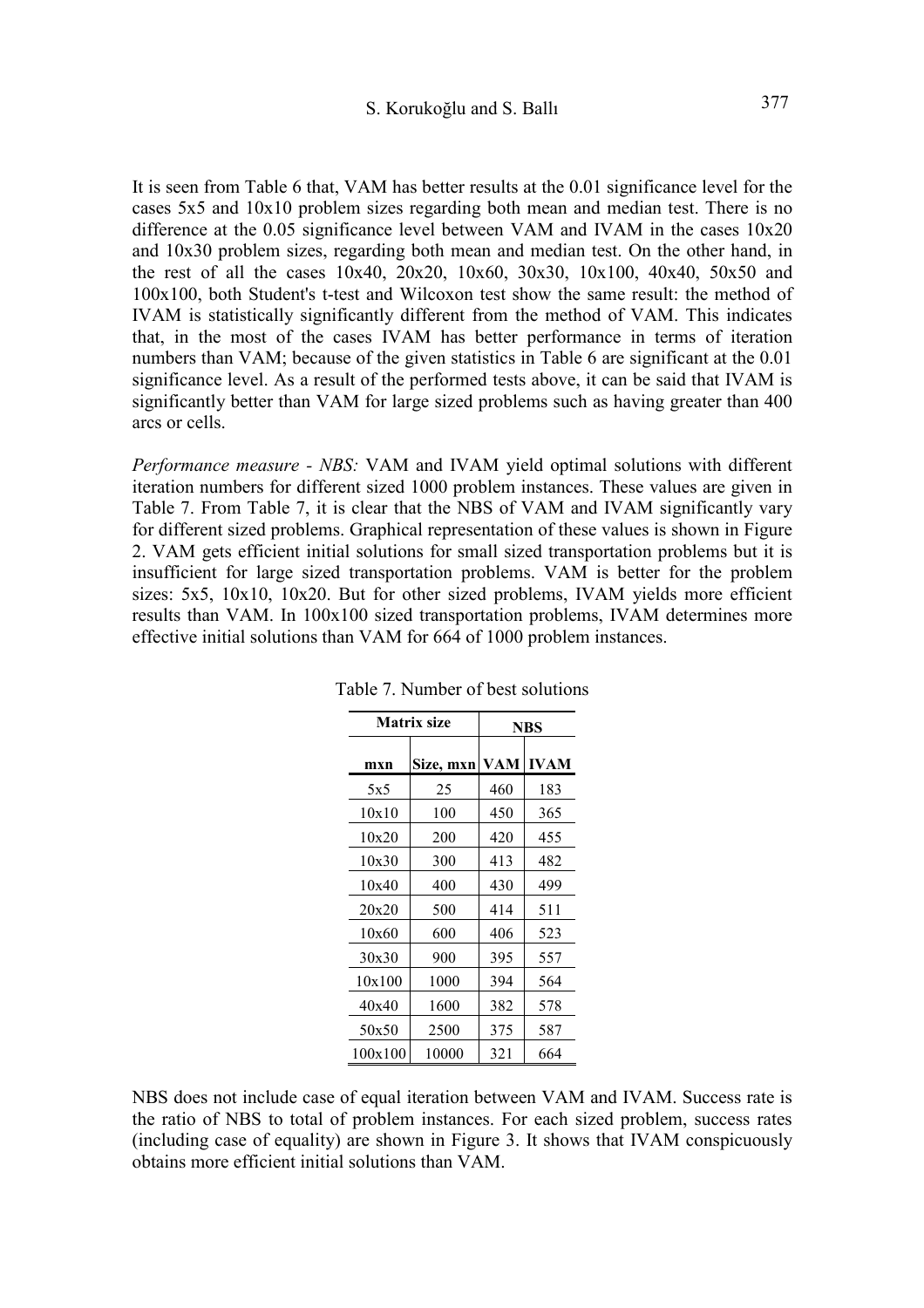

Figure 2. Number of best solutions



Figure 3. Success rate of VAM and IVAM for different sized problems

Performance measure -CPU Time:  $T_1$ ,  $T_2$  and  $T_3$  times for VAM and IVAM over various sized problem instances are given in Table 8. For each different sized problem; mean, standard error, coefficient of variation and range of times are calculated based on 1000 samples.

Statistical tests were also performed for comparing total CPU times  $T<sub>3</sub>$  of VAM and IVAM. Student's t-test was used for testing the mean of differences of the total CPU times between VAM and IVAM based on 1000 samples. And also, one sample Wilcoxon test was used for testing the median of differences of total CPU times between VAM and IVAM based on 1000 samples. The formal test now is  $H_0$ : No statistically significant difference in the amount of total CPU time mean (median) to complete the transportation optimization between VAM and IVAM initial methods. Table 9 gives a summary of the results of two-sided statistical tests.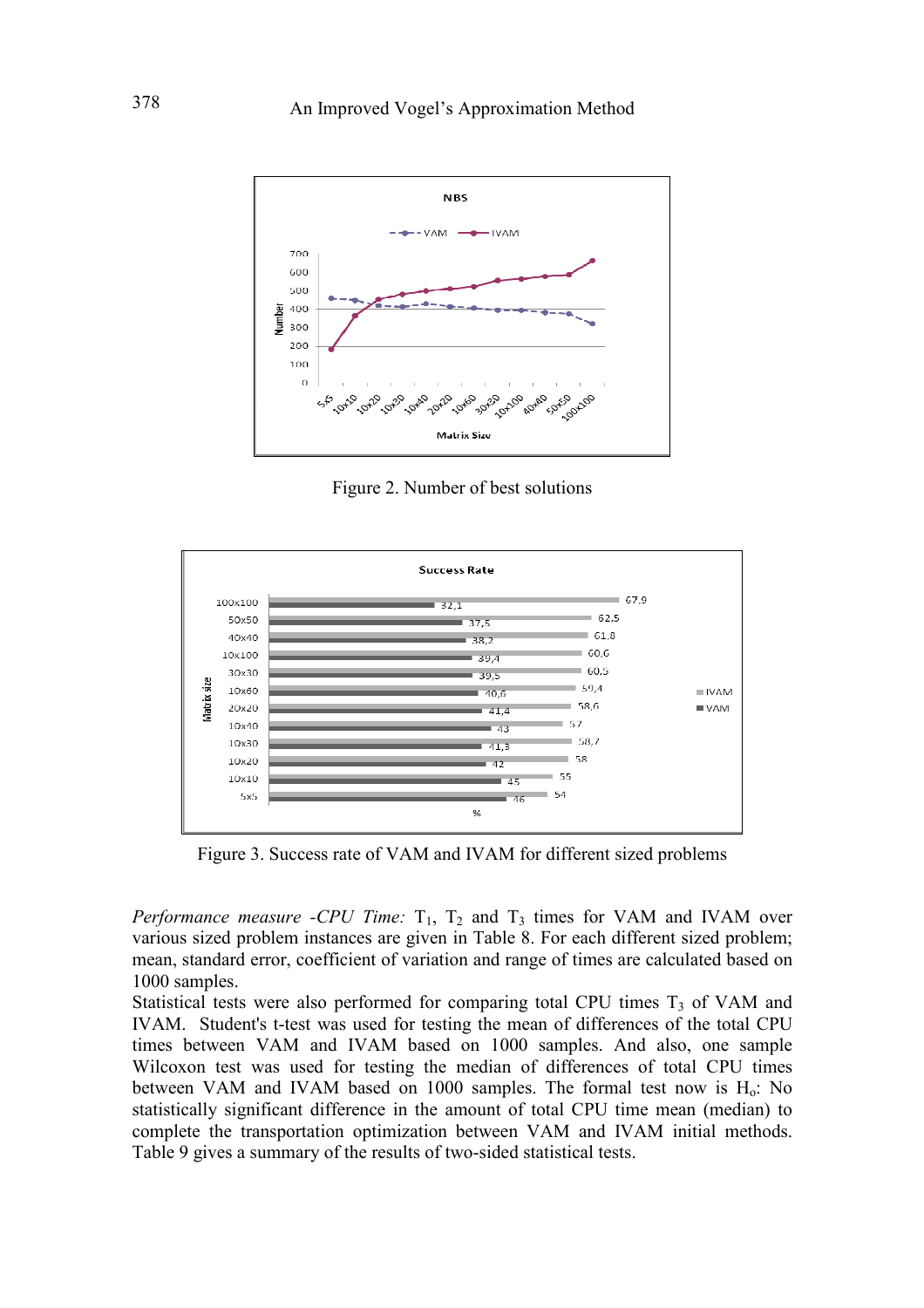|                     |                | Mean $\pm$                               |                                        |            | <b>Coefficient of</b> | Range      |             |  |
|---------------------|----------------|------------------------------------------|----------------------------------------|------------|-----------------------|------------|-------------|--|
| <b>Problem</b> Time |                | <b>Standard Error</b>                    |                                        |            | Variation             |            |             |  |
| size                |                | <b>VAM</b>                               | <b>IVAM</b>                            | <b>VAM</b> | <b>IVAM</b>           | <b>VAM</b> | <b>IVAM</b> |  |
| 5x5                 | $T_1$          | $0.923 \pm 0.006$                        | $1.335 \pm 0.003$                      | 20.060     | 6,720                 | 0.969      | 2.456       |  |
|                     | T <sub>2</sub> | $0.490 \pm 0.004$                        | $0.532 \pm 0.023$                      | 23.500     | 140.460               | 1.507      | 23.811      |  |
|                     | $T_3$          | $1.413 \pm 0.007$                        | $1.867 \pm 0.024$                      | 15.960     | 41.230                | 1.795      | 24.410      |  |
| 10x10               | $T_1$          | $3.914 \pm 0.007$                        | $4.395 \pm 0.255$                      | 5.83       | 183.730               | 1.004      | 255.404     |  |
|                     | T <sub>2</sub> | $1.591 \pm 0.021$                        | $1.599 \pm 0.012$                      | 41.65      | 23.510                | 14.416     | 3.447       |  |
|                     | $T_3$          | 5.505±0.022                              | $5.995 \pm 0.256$                      | 13.05      | 134.910               | 12.805     | 255.960     |  |
|                     | $T_1$          | $8.188 \pm 0.017$                        | $9.115 \pm 0.059$                      | 6.85       | 20.540                | 13.777     | 47.398      |  |
| 10x20               | T <sub>2</sub> | $5.421 \pm 0.368$                        | $4.853 \pm 0.054$                      | 214.84     | 35.390                | 264.654    | 21.039      |  |
|                     | $T_3$          | $13.610 \pm 0.371$                       | 13.969±0.090                           | 86.26      | 20.450                | 267.549    | 68.193      |  |
|                     | $T_{1}$        | $14.427 \pm 0.023$                       | 14.700±0.046                           | 5.15       | 9.860                 | 16.248     | 22.308      |  |
| 10x30               | T <sub>2</sub> | $9.646 \pm 0.0778$                       | $9.509 \pm 0.082$                      | 25.54      | 27.540                | 24.748     | 35.524      |  |
|                     | $T_3$          | 24.074±0.815                             | 24.209±0.094                           | 10.71      | 12.270                | 26.586     | 35.934      |  |
|                     | $T_1$          | 23.599±0.027                             | 23.908±0.046                           | 3.64       | 6.110                 | 16.223     | 17.899      |  |
| 10x40               | T <sub>2</sub> | 23.198±0.167                             | 22.872±0.175                           | 22.74      | 24.160                | 38.456     | 47.612      |  |
|                     | $T_3$          | $46.798 \pm 0.170$                       | 46.780±0.185                           | 11.49      | 12.480                | 47.656     | 48.769      |  |
| 20x20               | $T_1$          | $20.604 \pm 0.018$                       | 20.790±0.049                           | 2.84       | 7.460                 | 12.533     | 24.137      |  |
|                     | T <sub>2</sub> | $20.393 \pm 0.194$                       | $19.415 \pm 0.178$                     | 30.10      | 28.920                | 42.207     | 50.310      |  |
|                     | $T_3$          | $40.997 \pm 0.196$                       | $40.205 \pm 0.185$                     | 15.11      | 14.540                | 44.453     | 50.462      |  |
|                     | $T_1$          | 37.521±0.272                             | 37.134±0.044                           | 2.290      | 3.750                 | 20.643     | 15.402      |  |
| 10x60               | T <sub>2</sub> | 50.587±0.361                             | 49.185 ± 0.345                         | 22.570     | 22.210                | 74.967     | 66.375      |  |
|                     | $T_3$          | 88.108±0.363                             | 86.319±0.347                           | 13.020     | 12.730                | 75.154     | 66.355      |  |
|                     | $T_1$          | 64.438±0.098                             | 60.469±0.147                           | 4.830      | 7.690                 | 51.111     | 73.508      |  |
|                     | $\rm T_2$      | $126.01 \pm 0.900$                       | 119.450±0.826                          | 22.600     | 21.860                | 271.920    | 165.460     |  |
| 30x30               | $T_3$          | 190.45±0.917                             | $179.920 \pm 0.858$                    | 15.230     | 26.080                | 275.680    | 224.840     |  |
|                     | $T_1$          | 82.871±0.122                             | 75.701±0.144                           | 4.670      | 6.000                 | 72.1770    | 49.895      |  |
| 10x100              | T <sub>2</sub> |                                          | 182.630±1.230   175.180±1.220   21.290 |            | 22.080                | 275.440    | 243.270     |  |
|                     | $T_3$          | 265.500±1.250                            | $250.880 \pm 1.250$                    | 14.870     | 15.690                | 278.990    | 256.180     |  |
|                     | $T_1$          | $156.980\pm0.138$                        | $143.22 \pm 0.341$                     | 2.780      | 7.52                  | 70.390     | 273.43      |  |
| 40x40               | T <sub>2</sub> | $552.460 \pm 3.560$                      | $526.340 \pm 3.290$                    | 20.400     | 19.76                 | 678.010    | 717.07      |  |
|                     | $T_3$          | 709.403±3.570                            | 669.550±3.310                          | 15.930     | 15.63                 | 688.250    | 732.43      |  |
|                     | $\rm T_1$      | 321.800±0.040                            | $276.580 \pm 0.075$                    | 0.390      | 0.860                 | 20.630     | 41.410      |  |
| 50x50               | T <sub>2</sub> |                                          | 1662.900±9.440 1585.700±8.960 17.950   |            | 17.870                | 2029.700   | 1622.700    |  |
|                     | T <sub>3</sub> | 1984.700±9.440   1862.300±8.960   15.040 |                                        |            | 15.220                | 2029.300   | 1620.800    |  |
|                     | $T_1$          | $4737.7 \pm 1.440$                       | 2625.400±0.646                         | 0.960      | 0.780                 | 799.4      | 278.400     |  |
| 100x100             | T <sub>2</sub> | 51811±214.000                            | 48760±199                              | 13.060     | 12.900                | 44226      | 37299       |  |
|                     | $T_3$          | 56549±214.000                            | 51386±199                              | 11.960     | 12.240                | 44226      | 37332       |  |

Table 8.  $T_1$ ,  $T_2$  and  $T_3$  times for VAM and IVAM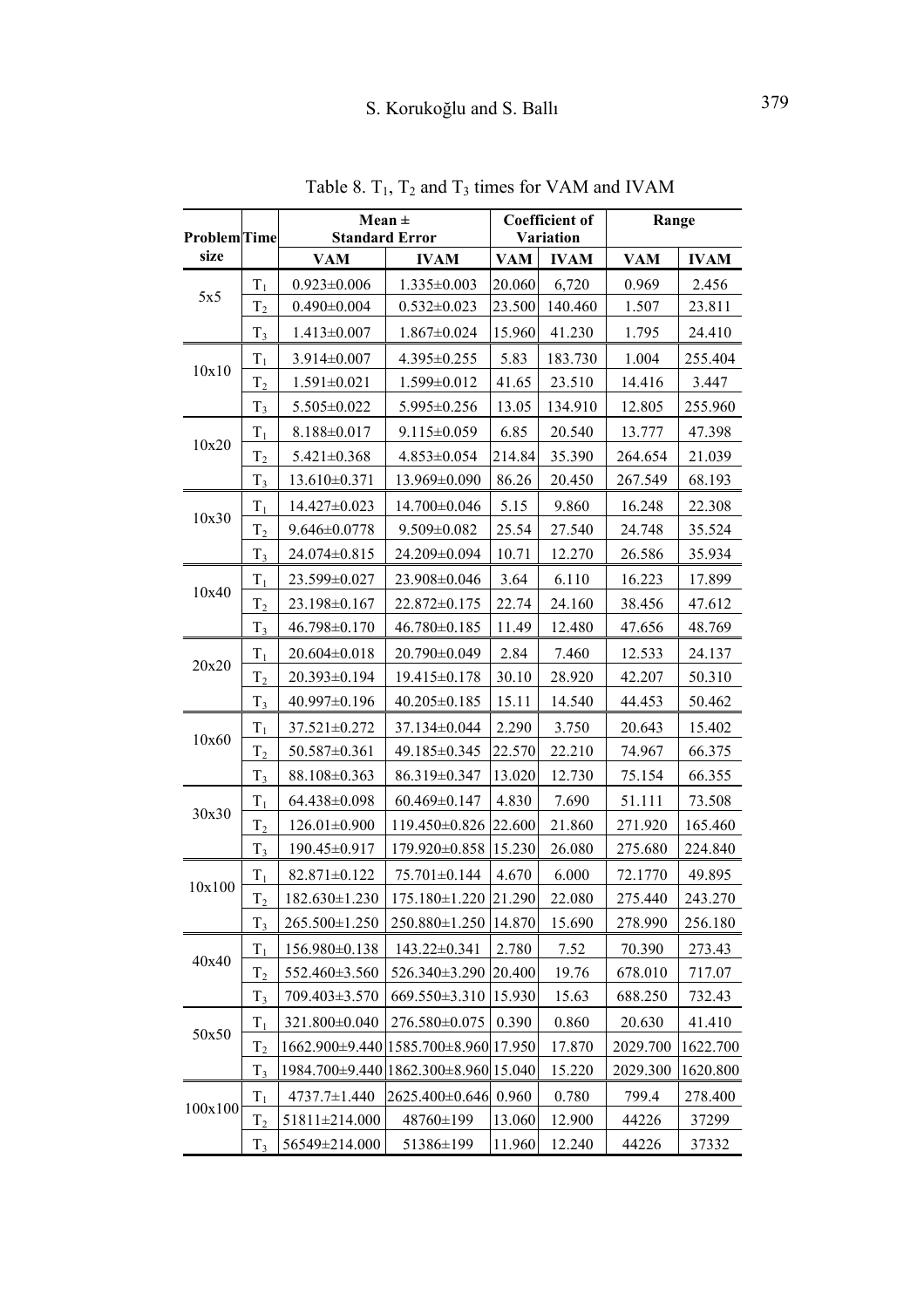| Problem |                                     | <b>Student's t-test</b>    |           |       | <b>Wilcoxon Test</b>       |                              |       |  |  |
|---------|-------------------------------------|----------------------------|-----------|-------|----------------------------|------------------------------|-------|--|--|
| size    | Mean $\pm$<br><b>Standard Error</b> | Confidence<br>Interval %95 | t         | P     | <b>Estimated</b><br>Median | Wilcoxon<br><b>Statistic</b> | P     |  |  |
| 5x5     | $-0.454\pm0.024$                    | $-0.501$ ; $-0.406$        | $-18.890$ | 0.000 | $-0.426$                   | 3700.500                     | 0.000 |  |  |
| 10x10   | $-0.490 \pm 0.257$                  | $-0.993 \div 0.014$        | $-1.910$  | 0.057 | $-0.246$                   | 114172,000 0.000             |       |  |  |
| 10x20   | $-0.359 \pm 0.380$                  | $-1.104 \; ; \; 0.385$     | $-0.950$  | 0.344 | $-0.745$                   | 146494.500 0.000             |       |  |  |
| 10x30   | $-0.135\pm0.103$                    | $-0.337; 0.066$            | $-1.320$  | 0.189 | $-0.035$                   | 246697.000  0.697            |       |  |  |
| 10x40   | $0.018 \pm 0.204$                   | $-0.381$ ; 0.418           | 0.090     | 0.929 | 0.066                      | 253332.000  0.736            |       |  |  |
| 20x20   | $0.792 \pm 0.254$                   | 0.294; 1.291               | 3.120     | 0.002 | 0.750                      | 278891.000  0.002            |       |  |  |
| 10x60   | $1.789 \pm 0.401$                   | 1.003 : 2.576              | 4.460     | 0.000 | 1.816                      | 291998.500 0.000             |       |  |  |
| 30x30   | $10.525 \pm 0.975$                  | $8.611$ ; 12.439           | 10.790    | 0.000 | 10.370                     | 343213,000 0.000             |       |  |  |
| 10x100  | $14.620 \pm 1.400$                  | 11.880; 17.360             | 10.480    | 0.000 | 14.600                     | 341338.500 0.000             |       |  |  |
| 40x40   | $39.880\pm3.860$                    | 32.310; 47.450             | 10.340    | 0.000 | 40.920                     | 342112.000 0.000             |       |  |  |
| 50x50   | $122.400 \pm 10.300$                | 102.300;142.600            | 11.930    | 0.000 | 121.100                    | 351714,000 0.000             |       |  |  |
| 100x100 | 5163.000±236                        | 4701;5626                  | 21.910    | 0.000 | 5112                       | 419545.000 0.000             |       |  |  |

Table 9. Statistical tests for difference of total CPU times between VAM and IVAM

It is seen from Table 9 that, VAM method has better result in the Student's t-test for only the case 5x5 at the 0.01 significance level. VAM has also better results in Wilcoxon test for the cases 5x5,  $10x10$  and  $20x20$  problem sizes. There is no difference at the 0.05 significance level between means of VAM and IVAM for the cases 10x10, 10x20 and 10x30. Wilcoxon tests show the result: VAM method is not statistically significantly different from IVAM in the cases 10x30 and 10x40. Both the Student t-test and the Wilcoxon test show the same result in all the cases 20x20, 10x60, 30x30, 10x100, 40x40, 50x50 and 100x100: IVAM method is statistically significantly different from VAM. This indicates that IVAM has better performance in terms of CPU time to complete the optimization problems than VAM in the following cases, 20x20, 10x60, 30x30, 10x100, 40x40, 50x50 and 100x100. All these results are significant at the 0.01 significance level.

#### 5. CONCLUSION

In this study, Vogel's Approximation Method which is one of well-known transportation methods for getting initial solution was investigated to obtain more efficient initial solutions. VAM was improved by using total opportunity cost and regarding alternative allocation costs. Proposed method considers highest three penalty costs and calculates additional two alternative allocation costs in VAM procedure. For more penalty costs, alternative allocation costs can be calculated but it increases computational complexity and time too much. Therefore, IVAM consider only two additional costs. Simulation experiments showed that VAM gets efficient initial solutions for small sized transportation problems but it is insufficient for large sized transportation problems. IVAM conspicuously obtains more efficient initial solutions for large scale transportation problems and it reduces total iteration number, CPU times and computational difficulty for the optimal solution.